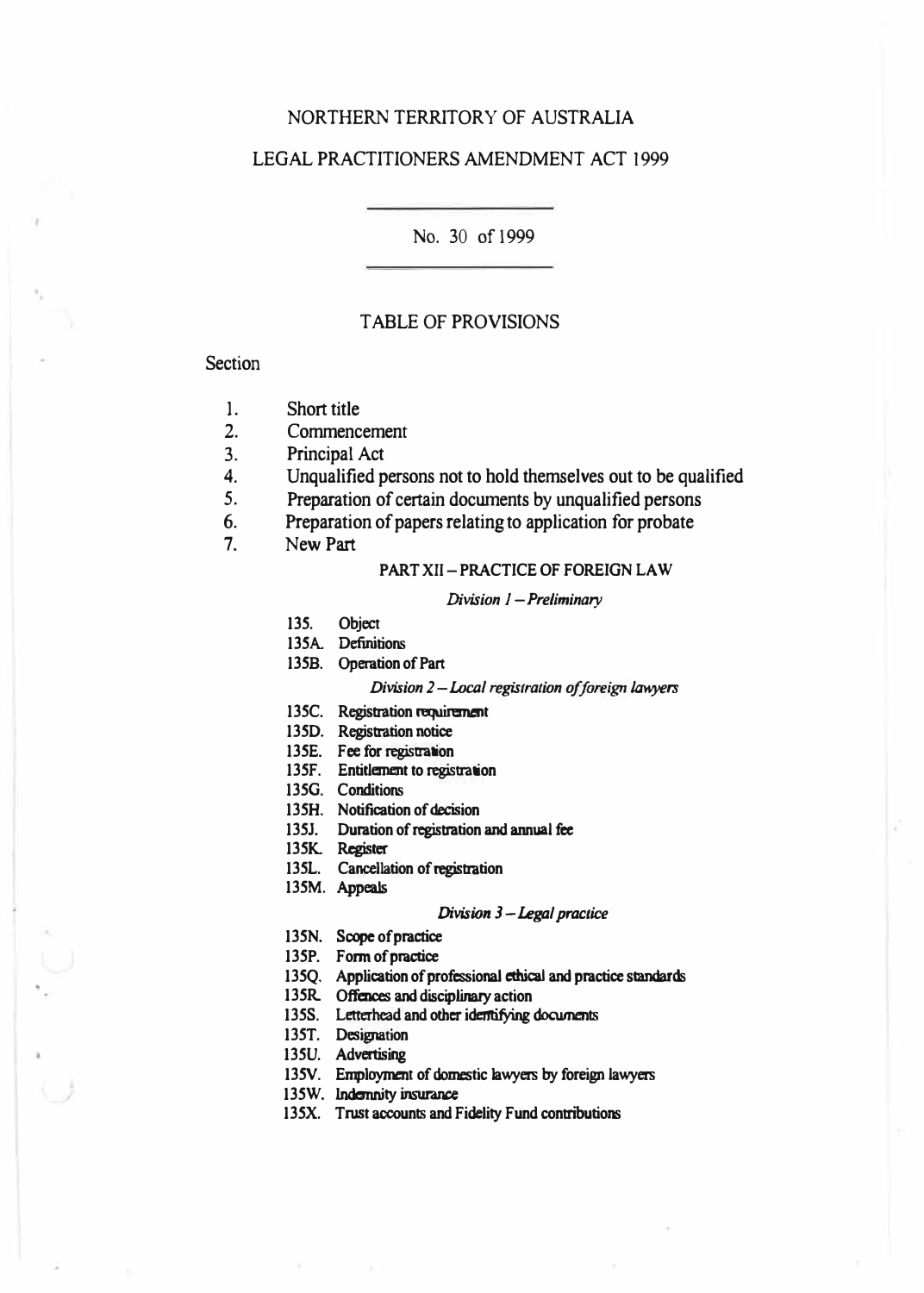- $8.$ General offences
- $9<sub>1</sub>$
- Regulations<br>Further amendments  $10.$

# **SCHEDULE**

 $\hat{\pmb{\theta}}$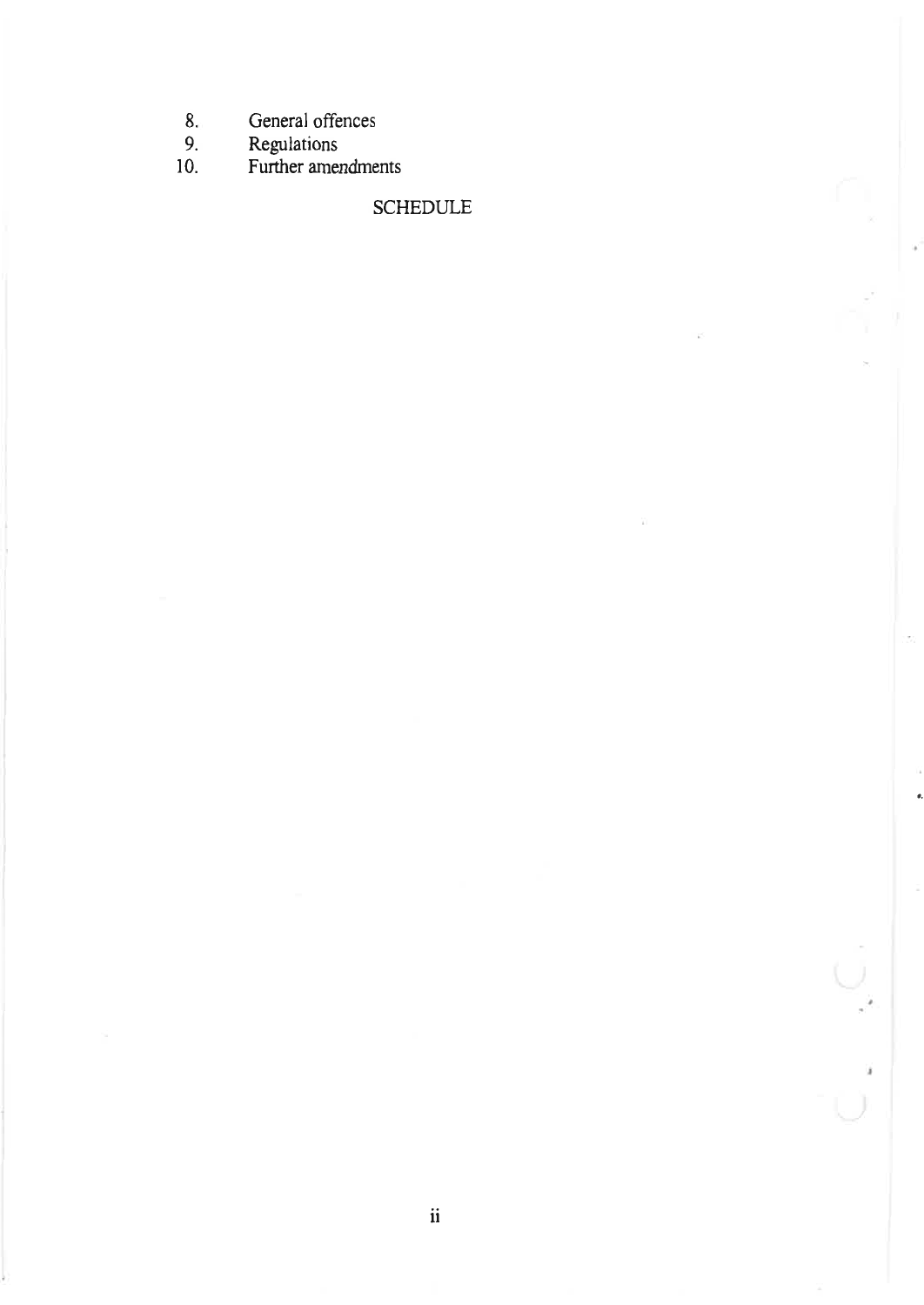

# **NORTHERN TERRITORY OF AUSTRALIA**

No. 30 of 1999

# **AN ACT**

**to amend the** *Legal Practitioners Act* 

*[Assented to 18 June 1999] [Second reading 22 April 1999]* 

#### **The Legislative Assembly of the Northern Territory enacts as follows:**

**1. Short title**

**This Act may be cited as the** *Legal Practitioners Amendment Act 1999.*

**2. Commencement**

**This Act comes into operation on the date fixed by the Administrator by notice in the** *Gazette.* 

**3. Principal Act**

**The** *Legal Practitioners Act* **is in this Act referred to as the Principal Act.**

#### **4. Unqualified persons not to bold themselves out to be qualified**

**Section 131 of the Principal Act is amended-**

**( a) by omitting "A person" and substituting "Except in accordance with Part X1I, a person"; and**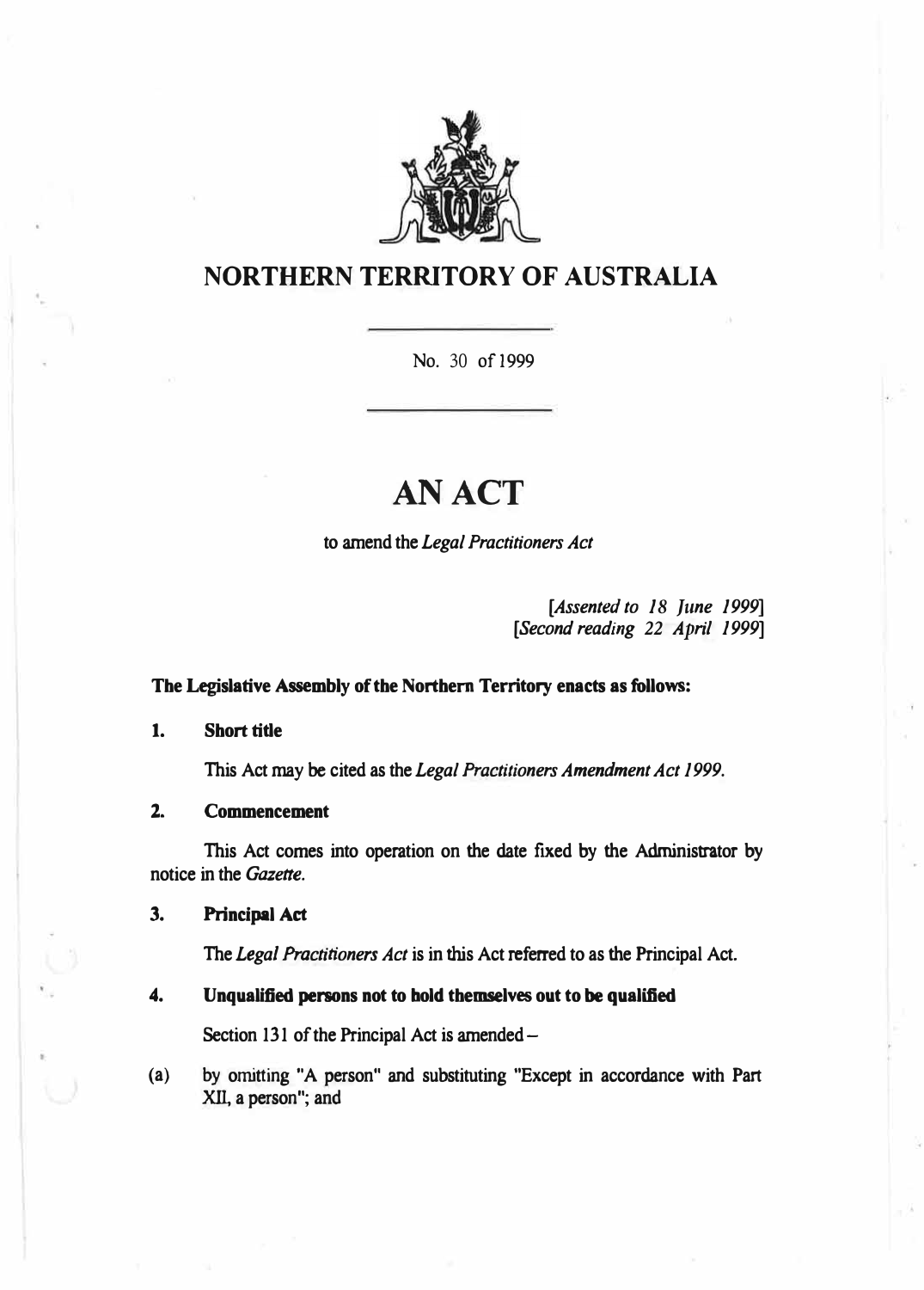$(b)$  by omitting "\$2,000" and substituting "500 penalty units".

## 5. Preparation of certain documents by unqualified persons

Section 132 of the Principal Act is amended $-$ 

- (a) by omitting from subsection (l) "\$2,000" and substituting "500 penalry units"; and
- (b) by inserting after subsection  $(2)(a)$  the following:
	- "(aa) if the person is permitted under Part XII to draw, or cause to be drawn, the instrument;".

#### 6. Preparation of papers relating to application for probate

Section 133 of the Principal Act is amended $-$ 

- (a) by omitting from subsection (l) "\$2,000" and substituting "500 penalty units"; and
- (b) by inserting after subsection  $(2)(a)$  the following:
	- "(aa) a person who is permitted under Part XII to take the instructions or prepare the papers:".
- 7. New Part

The Principal Act is amended by inserting after Part XI the following:

# "PART XII-PRACTICE OF FOREIGN LAW

### "Division 1 - Preliminary

#### "135. Object

"The object of this Part is to encourage and faciliate the intemationalisation of legal services and the legal services sector by providing a framework for the regulation of the practice of foreign law in Australia by foreign-qualified lawyers as a recognised aspect of Australian legal practice.

#### "1354 Definitions

"In this Part, unless the contrary intention appears -

'Australia' includes the external Territories;

'Australian law' means the law of the Commonwealth or a State or Territory of the Commonwealth;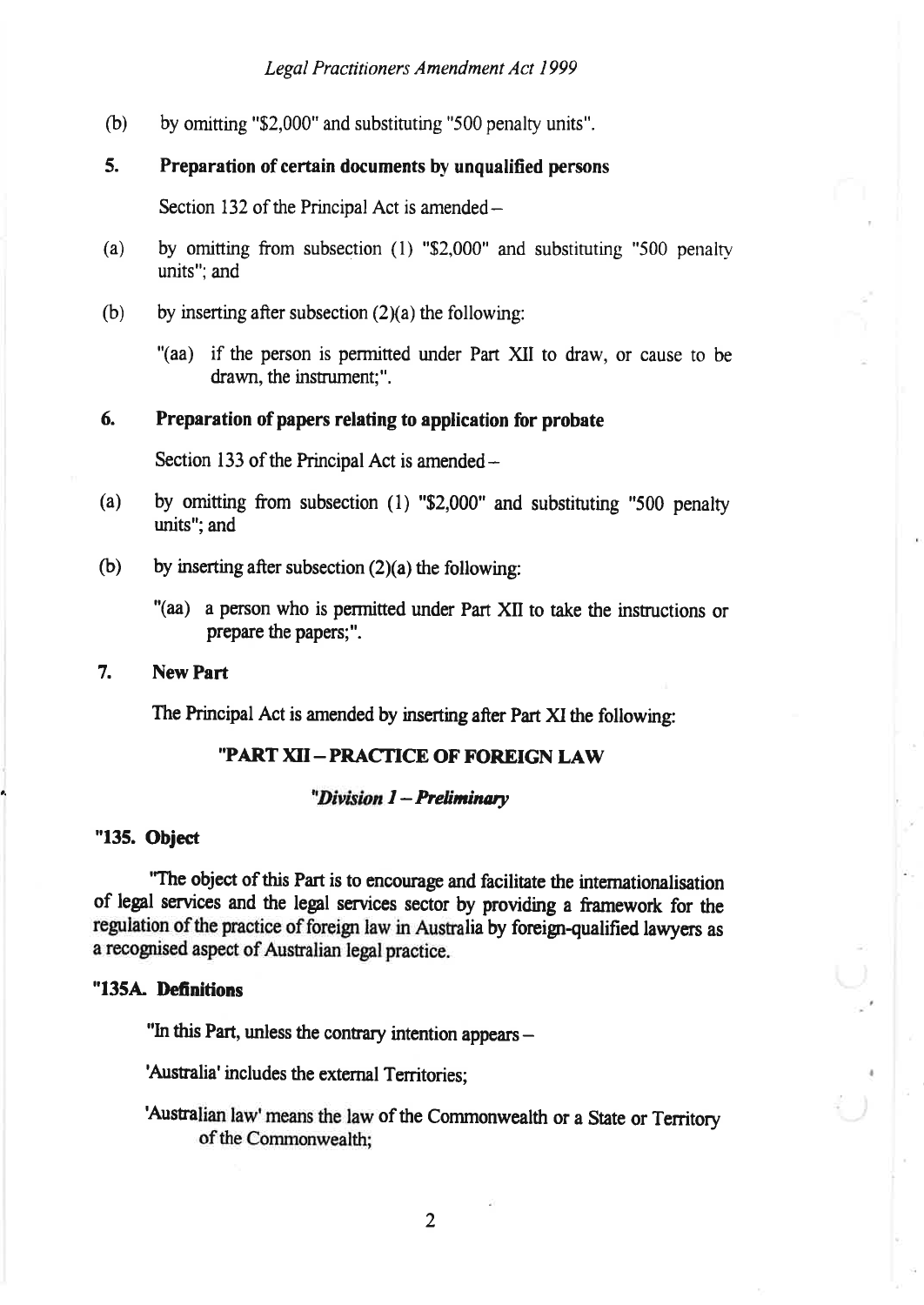- 'commercial legal presence' means an interest in a lau' firm practising foreign law;
- 'domestic lawyer' means a person (including a foreigr lawyer) who is registered to practise law in the Territory;

Toreign law'means the law of a place outside Australia;

- 'foreign lawyer'means a person who is registered to practise law in a place outside Ausralia by a foreign registration authority;
- 'foreign regisration authority' means the person or authoriry in a place outside Austalia having the function conferred by law of registering persons to practise law in that place;
- home registration authority', in relation to a foreign lawyer, means the foreign registration authority stated in the lawyer's registration notice under section  $135D(2)(b)$ ;

'law firm' means -

- (a) a person practising as a lawyer on the person's own account;
- (b) a parürership of 2 or more persons practising as lawyers; or
- (c) an incorporated legal practice that is permitted by a law of the Territory;

locally registered foreign lawyer' means a person who is registered as <sup>a</sup> foreign lawyer under this Part;

practising foreign law' means doing work, or transacting business, in the Territory concerning foreign law, being work or business of a kind that, if it concerned the law of the Territory, would ordinarily be done or transacted by a domestic lawyer;

registered'-

- (a) when used in connection with a place outside Australia  $$ means having all necessary licences, approvals, admissions, certifications or other forms of authorisation (including practising certificates) required by or under legislation for the carrying on of the practice of law in that place; or
- (b) when used in connection with the practice of law in the Territory (other than by or under this Act), means -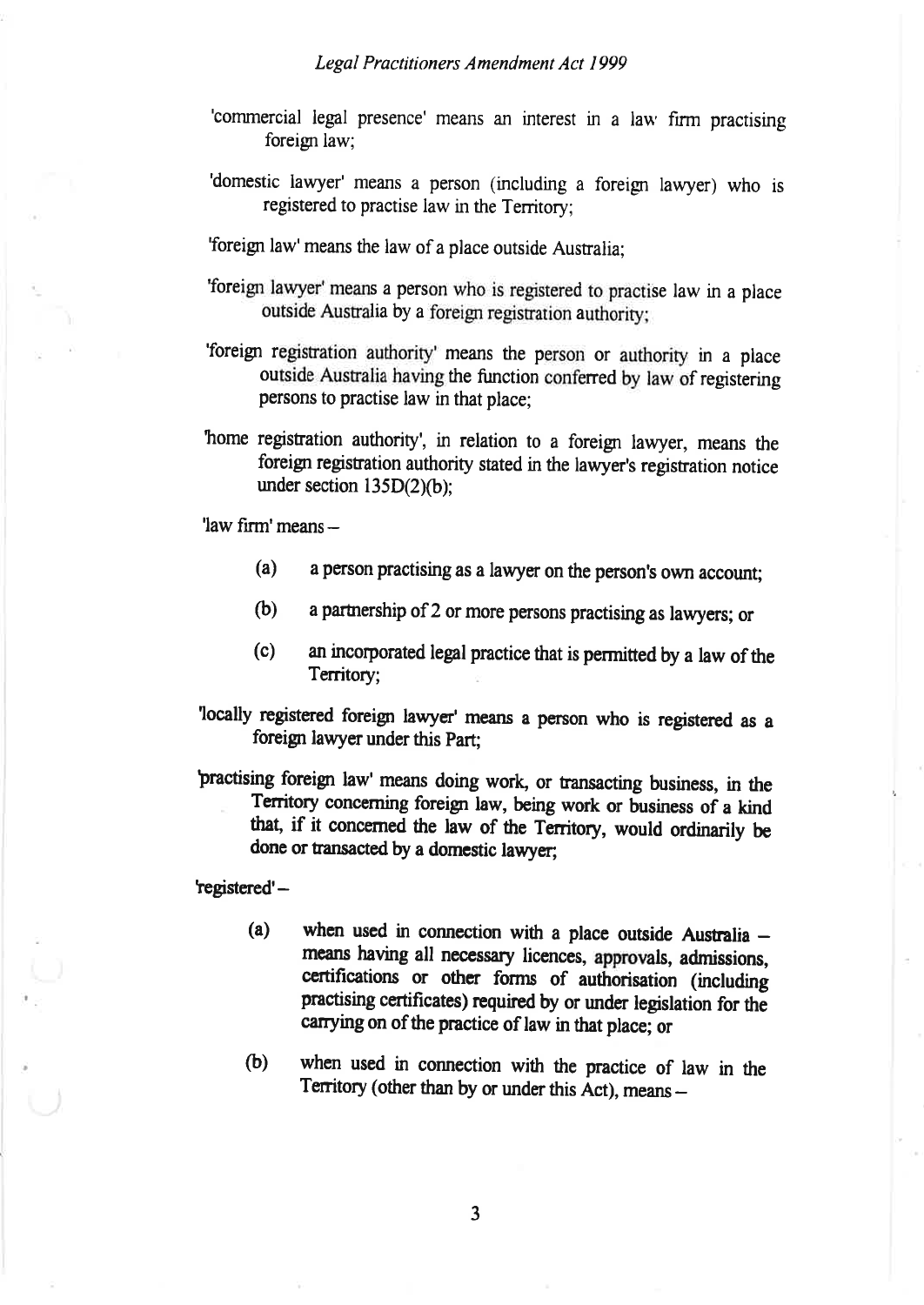- admitted to practise law in the Territory under the  $(i)$ Legal Practitioners Rules or by virtue of the Mutual Recognition Act 1992 of the Commonwealth: and
- $(ii)$ holding a current practising certificate under this Act.

#### "135B. Operation of Part

"(1) This Part applies to a natural person (other than a domestic lawyer) who practises foreign law in the Territory.

"(2) Nothing in this Part requires a domestic lawyer to be registered as a foreign lawyer under this Part in order to practise foreign law in the Territory.

#### "Division 2-Local registration of foreign lawyers"

#### "135C. Registration requirement

"(1) A person must not practise foreign law in the Territory unless the  $person -$ 

- $(a)$ is a locally registered foreign lawyer and practises foreign law in the Territory in accordance with this Part:
- $(b)$ is a foreign lawyer who practises foreign law in the Territory on a temporary basis or is subject to a migration restriction and who  $-$ 
	- $(i)$ does not maintain an office for the purpose of practising as a lawyer in the Territory; or
	- $(ii)$ does not have a commercial legal presence in the Territory; or
- $(c)$ is a domestic lawyer or is a person employed by a domestic lawyer to provide advice on foreign law to, and for use by, the domestic lawyer.

Penalty: 500 penalty units.

"(2) In this section, 'migration restriction' means a restriction imposed on a person who is not an Australian citizen under the Migration Act 1958 of the Commonwealth that has the effect of limiting the period during which work may be done, or business transacted, in Australia by the person.

#### "135D. Registration notice

"(1) A foreign lawyer may lodge a written notice with the Law Society seeking registration as a foreign lawyer under this Part.

"(2) A notice under subsection (1) is to  $-$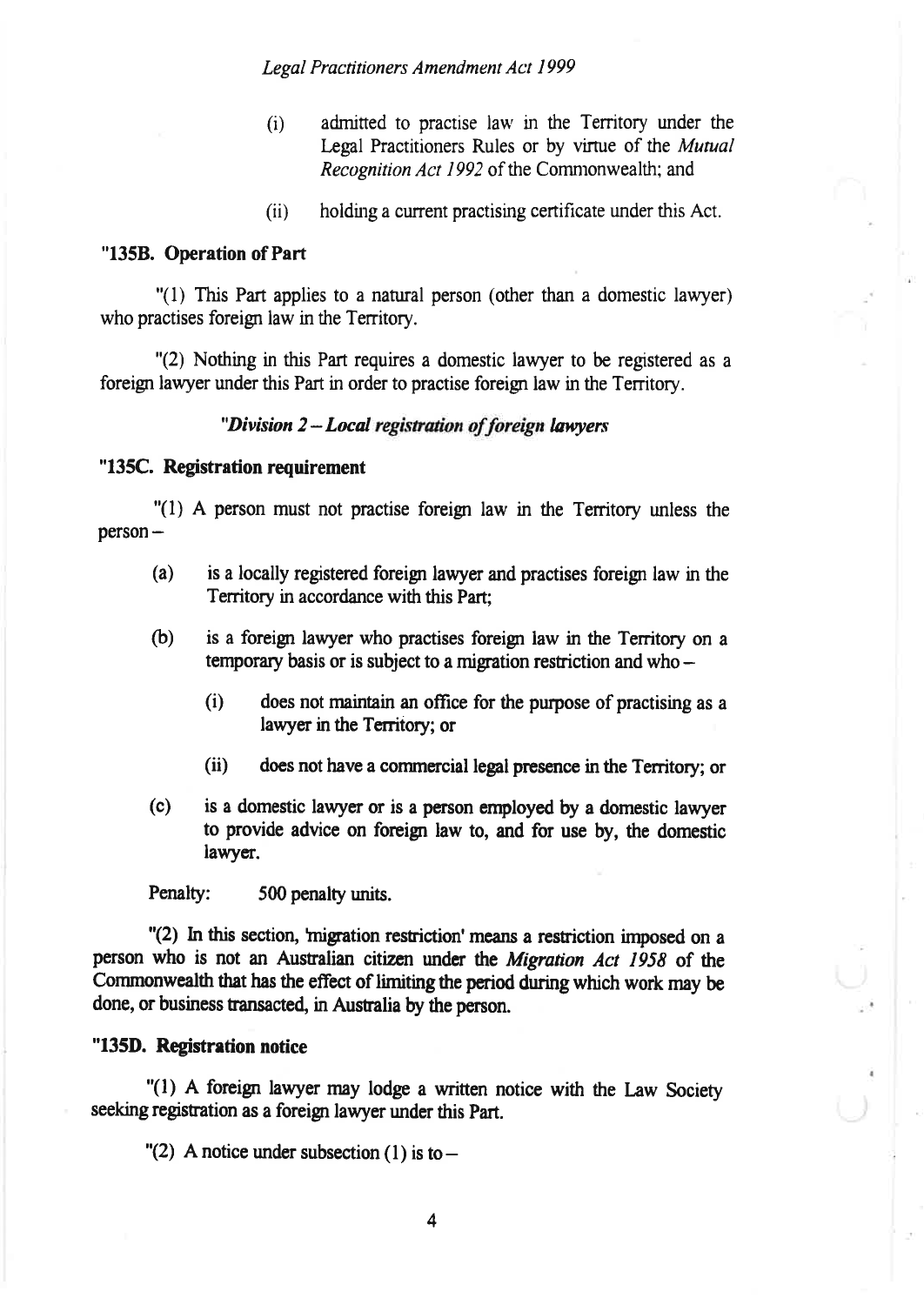- $(a)$  state the lawyer's educational and professional qualifications;
- (b) specify the place outside Australia in which the lawyer is registered to practise law by a specified foreign regisration authoriry and in relation to which the lawyer wishes to practise foreign law:
- (c) state that the lawyer is not the subject of any disciplinary proceedings in the place (including any preliminary investigations or action that might lead to disciplinary proceedings) in relation to that registration;
- (d) state that the lawyer is not a party in any pending criminal or civil proceedings that is likely to result in disciplinary action being taken against the lawyer in the place;
- (e) ståte that the lawyer's registration in the place is not cancelled or currently suspended as a result of any disciplinary action;
- $(f)$  state that the lawyer -
	- (i) is not otherwise personally prohibited from carrying on the practice of law in the place or bound by any undertaking not to carry out the practice of law in the place; and
	- (ii) is not subject to any special conditions in carrying on that practice as a result of criminal, civil or disciplinary proceedings in the place;
- (g) specify any special conditions imposed as a restriction on the practice of law by the lawyer in the place or any undertaking given by the lawyer restricting the lawyer's practice of law in the place;
- (h) give consent to the making of inquiries of, and the exchange of information with, the home registration authority regarding the lawyer's activities in practising law in the place or otherwise regarding matters relevant to the notice; and
- (i) contain evidence that demonstrates the lawyer's intention to practise foreign law in the Territory and to establish an office or commercial legal presence in the Territory within a reasonable period after registation for that purpose.

"(3) A notice under subsection (l) is to be accompanied by an original instrument, or a copy of an original instrument, from the home registration authority in the place specified under subsection  $(2)(b)$  –

(a) verifying the lawyer's educational and professional qualifications;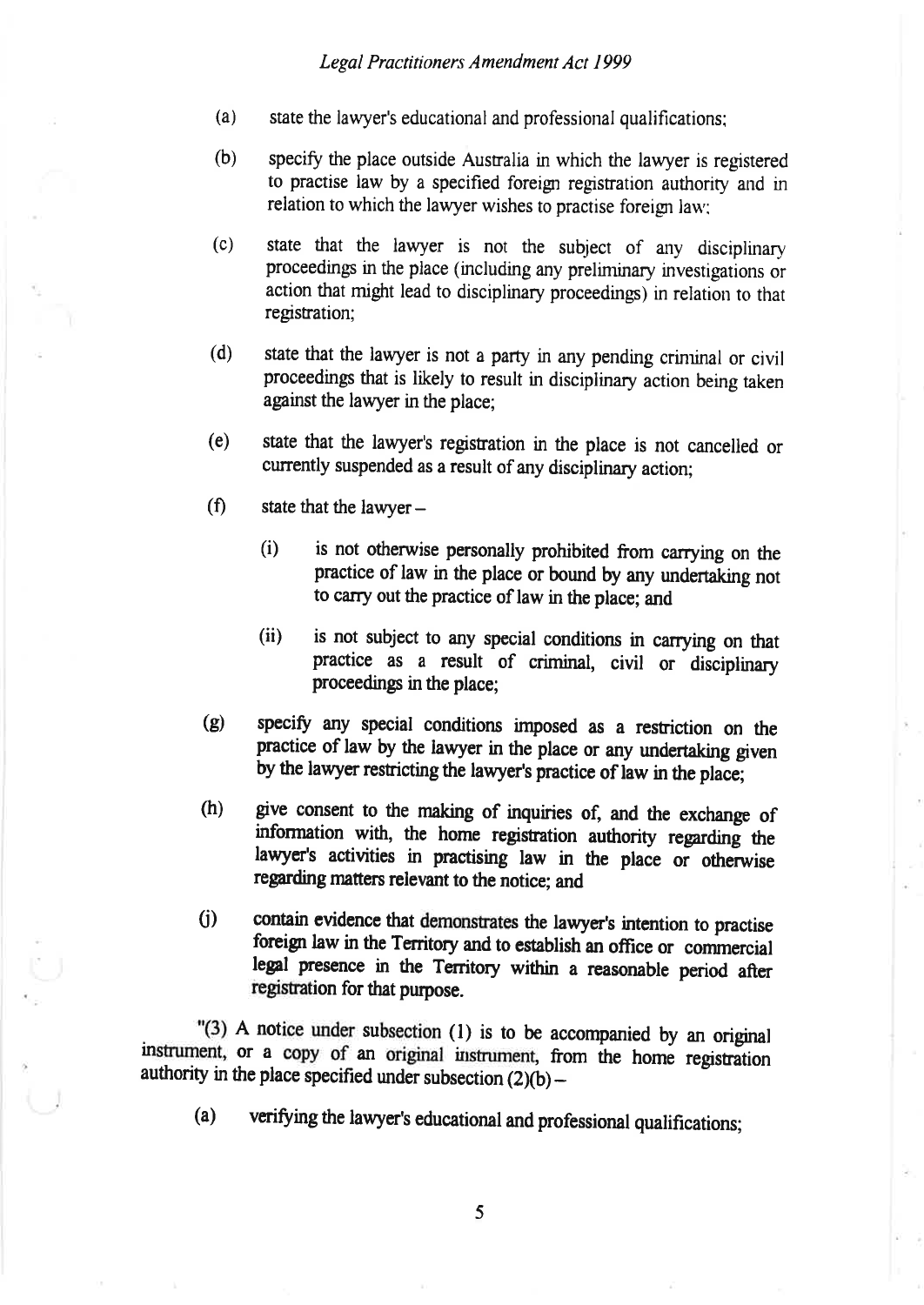- (b) verifoing the lawyer's regisration by the authority to practise lau' in the place and the date of registration; and
- (c) describing anything done by the lawyer in practising law in that place of which the authoriry is awæe and that, in the opinion of the authority, has had or is likely to have had an adverse effect on the lawyer's professional standing within the legal profession of that place.

 $''(4)$  The lawyer must certify in the notice under subsection  $(1)$  that the insrument accompanying the notice under subsection (3) is the original or <sup>a</sup> complete and accurate copy of the original, as the case may be.

 $\degree$ (5) If the foreign lawyer is, or has been in the 10 years immediately before the notice is lodged under subsection  $(1)$ , registered to practise law, or has practised law, in a place outside Australia (other than the place specified under subsection  $(2)(b)$ ), his or her notice under subsection (1) is to be accompanied by an affidavit  $specificing -$ 

- (a) the place;
- (b) whether or not the lawyer is or has been the subject of any disciplinary proceedings in the place (including any preliminary investigations or action that might lead to disciplinary proceedings) in relation to his or her registration or practise as a lawyer;
- (c) whether or not the lawyer is or has been a party in any pending criminal or civil proceedings that is likely to result in disciplinary action being taken against the lawyer in the place;
- (d) whether or not the lawyer's registation in the place has been cancelled or suspended as a result of any disciplinary action;
- (e) whether or not the lawyer-
	- (i) is or has been personally prohibiæd from carrying on the practice of law in the place or bound by any undertaking not to carry out the practice of law in the place; and
	- (ii) is or has been subject to any special conditions in carrying on that practice as a result of criminal, civil or disciplinary proceedings in the place;
- (f) whether or not there are or have been in the place any special conditions imposed as a restriction on the practice of law by the lawyer in the place or any undertaking given by the lawyer restricting the lawyer's practice of law in the place; and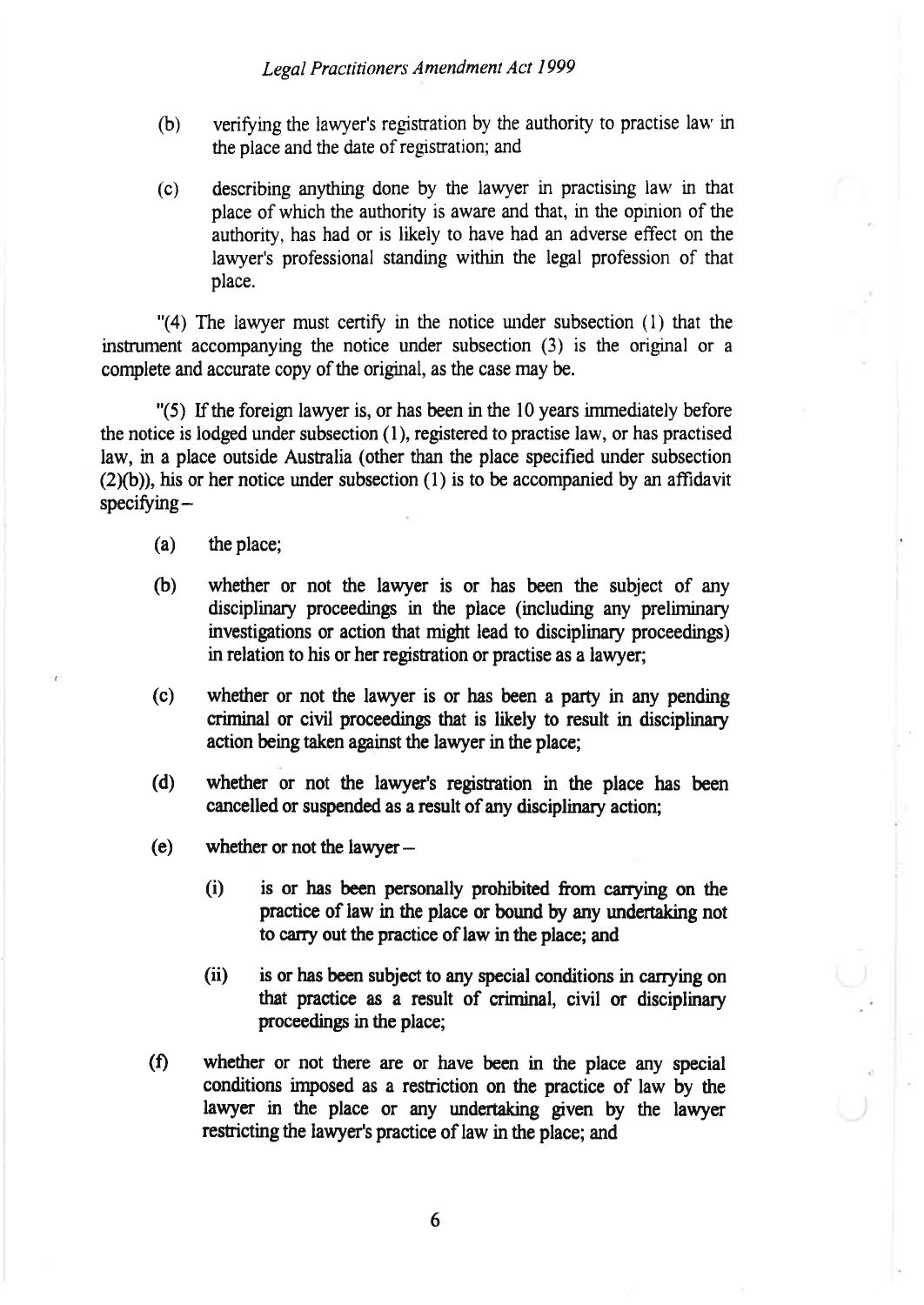(g) that the lawyer consents to the making of inquiries of, and the exchange of information with, the foreign registration authority of the place regarding the lawyer's activities in practising law in the place or othenvise regarding matters relevant to the affidavit or the notice under subsection (1).

"(6) The Law Society may require the lawyer to verify the statements in a notice under subsection  $(1)$  or an affidavit under subsection  $(5)$  by a statutory declaration or other proof acceptable to the Law Society.

 $\Gamma(7)$  If an instrument under subsection (3) or (5) is not in English, it is to be accompanied by a certified translation in English.

"(8) A notice under subsection (l) is to be accompanied by proof that, for at least the 12 month period following the lodgement of the notice, the applicant will hold the professional indemnity insurance he or she is required to hold under section 135W.

"(9) The Law Society may conduct an investigation as it thinks fit in relation to an applicant for registation under this part.

#### "135E. Fee for registration

"(l) A notice under section l35D is to be accompanied by the fee determined by the Law Society.

- "(2) The fee under subsection (1) is not to be greater than the sum of  $-$
- (a) the highest admission fee prescribed for the purposes of section 14A; and
- (b) the fee prescribed under section 32 in relation to an unrestricted practising certificate.

# "135F. Entitlement to registration

"(1) A person is entitled to be registered under this Act as a foreign lawyer if-

- (a) the person lodges the notice and other documents required to be lodged in accordance with section 135D;
- (b) the Law Society is satisfied that the person is registered to practise law in a place outside Australia specified under section 135D(2)(b) in the notice;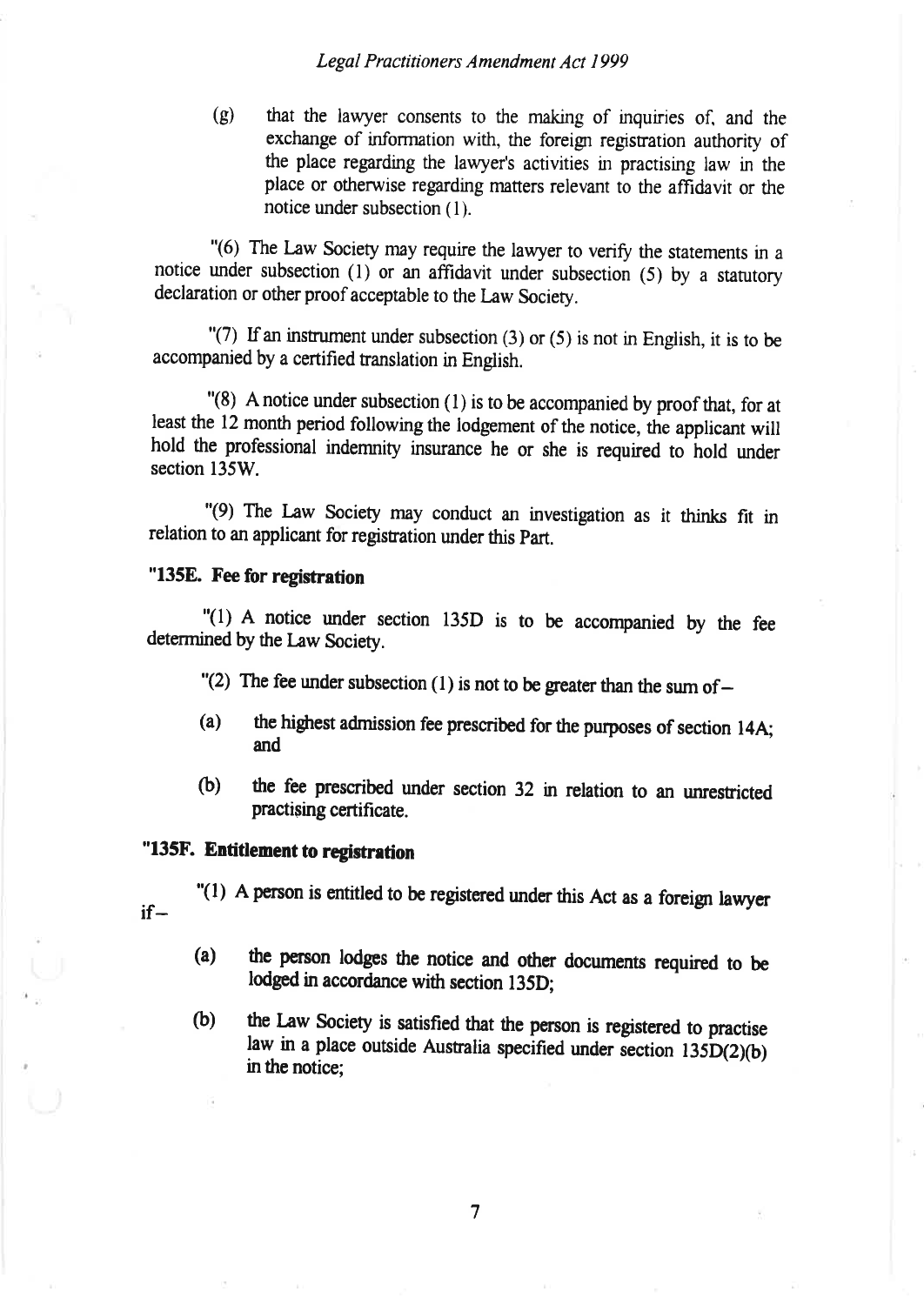- (c) the Law Society considers that an effective system exists in the place specified under section  $135D(2)(b)$  for the regulation of the practice of law in the place;
- (d) the Law Society considers that the person is not, as a result of criminal, civil or disciplinary proceedings, subject to any special conditions in carrying on the practice of law in a place specified in a notice under section  $135D(2)(b)$  or any undertakings concerning the person's practice of law in that place that would make it inappropriate to register the person;
- (e) the Law Society considers that the person is not a person whose practise of law in a place specifred in an affrdavit under section 135D(5) would make it inappropriate to register the person; and
- (f) the person demonstrates an intention to practise foreign law in the Territory and to establish an office or commercial legal presence in the Territory within a reasonable period after registration for that purpose.

"(2) Residence or domicile in the Territory is not a prerequisite for, or a factor in determining entitlement to, registration as a foreign lawyer under this Part.

#### "135G. Conditions

"(1) The Law Society may impose a condition on the registration of a foreign lawyer under this Part that is equivalent to a special condition of carrying on practice imposed on the lawyer by the home registration authority.

"(2) The law Society may not inpose any other conditions on registration of a foreign lawyer under this Part.

#### "135H. Notification of decision

 $''(1)$  The Law Society must give a foreign lawyer who lodges a notice in accordance with section l35D written notice of its decision-

- $(a)$  to grant registration under this Part:
- (b) to grant registration subject to conditions; or
- $(c)$  to refuse registration.

"(2) The Law Society may, within 28 days after a notice is lodged under section 135D, notify the foreign lawyer that the application for registration has not yet been determined because the Law Society has not completed the inquiries of or exchange of information with the home registration authority or a foreign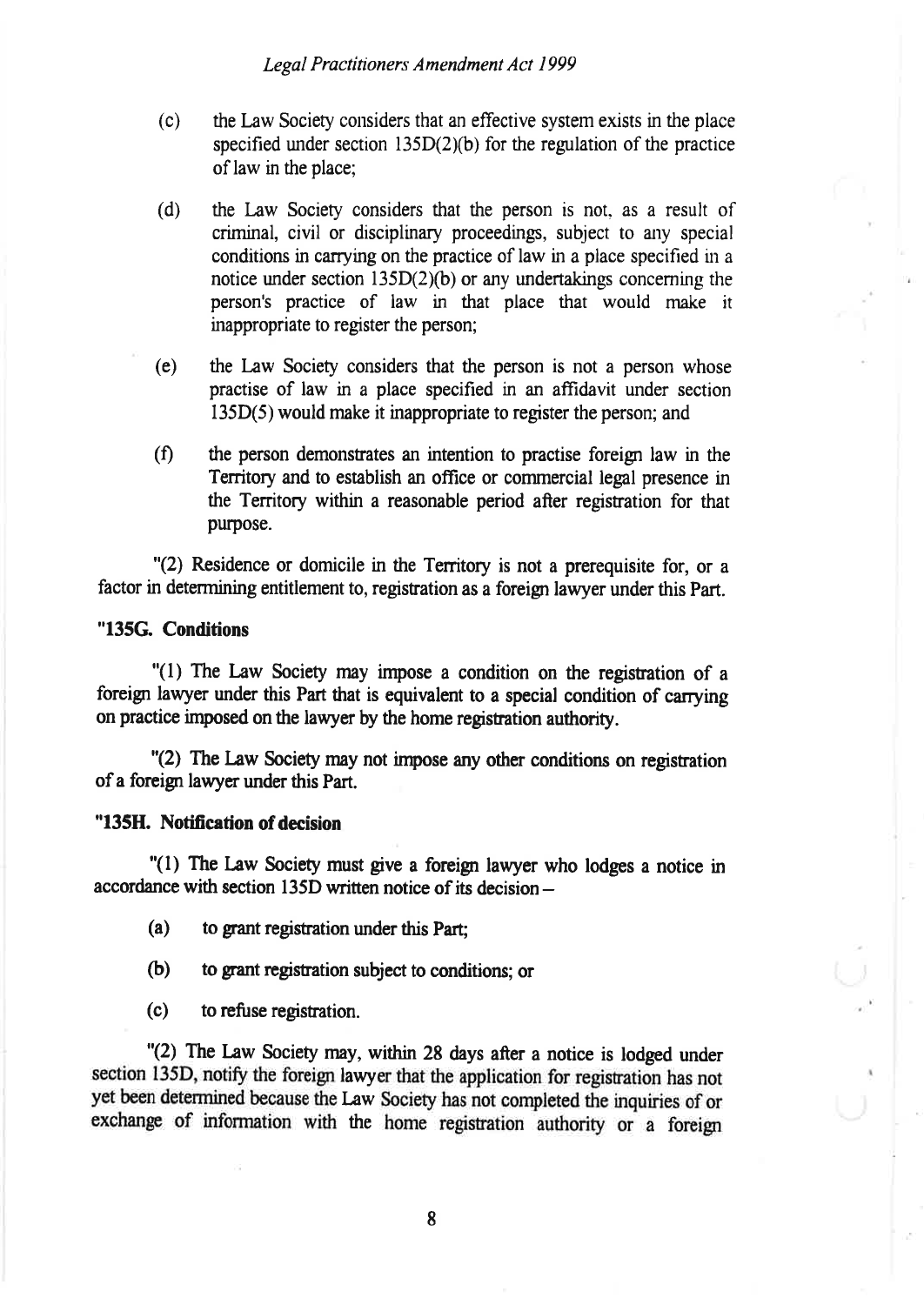registration authority in respect of a place specified in an affidavit made by the foreign lawyer under section l35D(5).

"(3) The Law society is to be taken to have refused registration if registration is not granted -

- (a) within 28 days after a notice is lodged under section l35D; or
- (b) if a notice is given to a foreign lawyer under subsection  $(2)$  within 28 days after that notice is given to the foreign lawyer.

## "135J. Duration of registration and annual fee

"(l) Regisration under this Part is to be taken to have come into effect on and from the day on which the notice under section 135D was lodged.

"Q) Registation remains in force, unless sooner cancelled, for one year on and from the day on which it takes effect.

"(3) Registation may be renewed by payment of an annual fee determined by the Law Society.

"(4) A person's registration may only be renewed if he or she provides to the Law Society proof that, in respect of the period to which the renewal relates, he or she will hold the professional indemnity insurance required to be held by him or her under section 135W.

"(5) Payment of the annual fee is to be made on or before a date notifred in writing to the locally registered foreign lawyer by the Law Society.

"(6) The annual fee is not to be greater than the fee payable by domestic lawyers under section 32 for the issue of an unrestricted practising certificate.

#### "135K. Register

"(1) The Law Society must keep, in the form it thinks fit, a register of persons registered as foreign lawyers under this Part.

"(2) The register<br>hours of the Law Society. " $(2)$  The register is to be made available for public inspection during office

### "135L. Cancellation of registration

"(1) The Law Society may, by notice in writing to a locally registered foreign lawyer, cancel the lawyer's registration under this Part if it is of the opinion that there is sufficient reason for doing so.

"(2) without limiting the grounds for cancellation, registation may be cancelled if-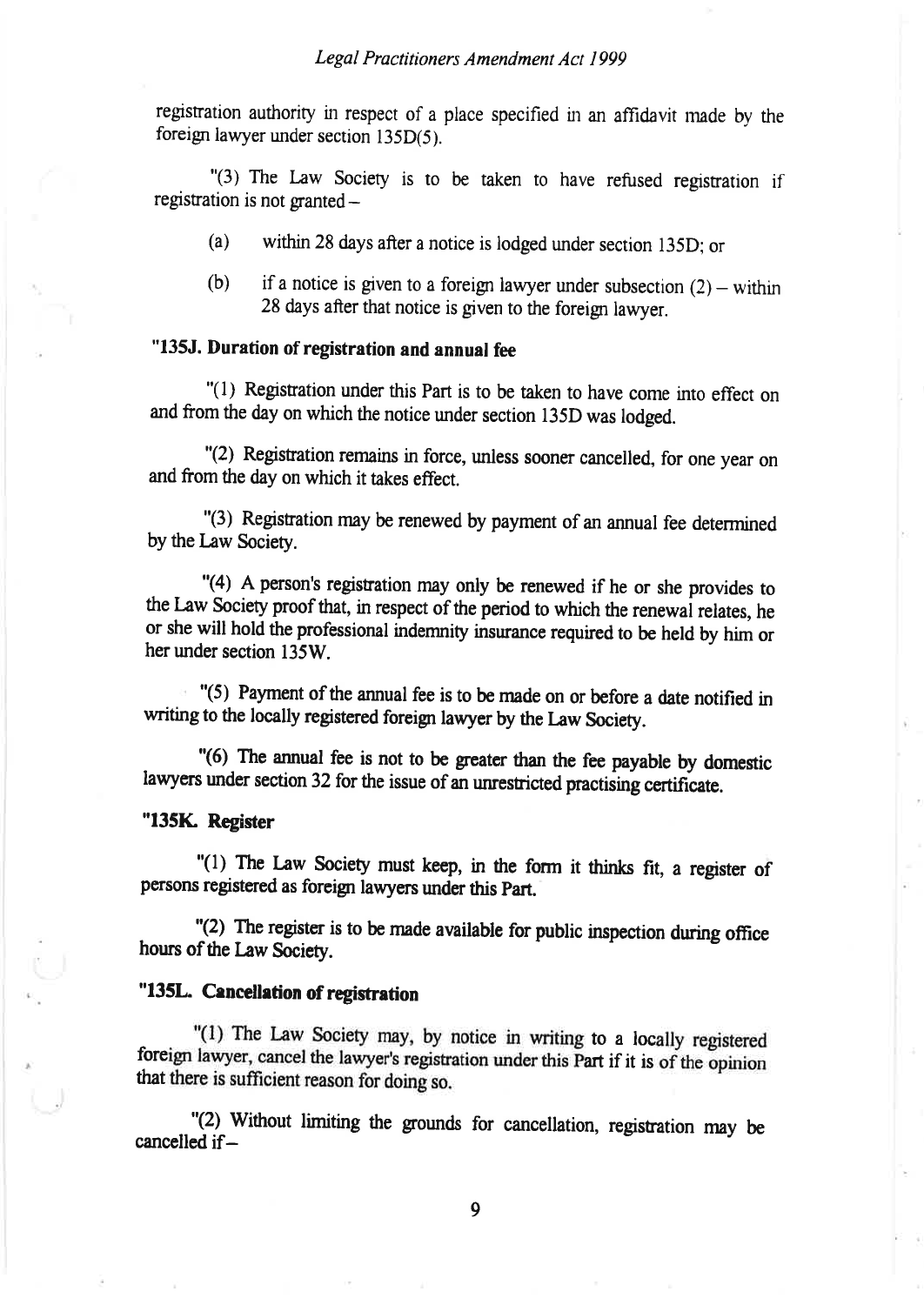- (a) the foreign lawyer's home registration authoriry cancels regtsration of the foreign lawyer as a result of criminal, civil or disciplinary proceedinç;
- (b) the foreign lawyer fails to comply with a requirement of this Act;
- (c) the regisration of the foreigr lawyer by the lawyer's home registration authority has lapsed;
- (d) the foreign lawyer has not established an offrce to practise foreign law or a commercial legal presence in the Territory within a reasonable period after registation;
- (e) the foreign lawyer fails to comply with a condition imposed on the lawyer's registration under this Part; or
- $(f)$  the foreign lawyer's practice of law in a place specified in a notice under section  $135D(5)$  would make it inappropriate to permit the lawyer to remain registered as a foreign lawyer.

 $'(3)$  Registration is not to be cancelled under subsection  $(1)$  unless the foreign lawyer has been given reasonable opportunity to make written submissions to the Law Society.

 $"$ (4) Registration is not to be cancelled on the ground specified in subsection  $(2)(c)$  if the lawyer demonstrates that the lapse did not result from any criminal, civil or disciplinary proceedings against the lawyer but from circumstances beyond the lawyer's control.

 $\frac{1}{5}$  Registration as a foreign lawyer under this Part is automatically cancelled if the lawyer-

- $(a)$  is registered as a domestic lawyer; or
- (b) requests cancellation.

"(6) Cancellation of registration at the request of a foreign lawyer does not affect the exercise by the Law Society or the Conplaints Committee of a power relating to disciplinary proceedings brought against the lawyer before the cancellation.

#### "135M. Appeals

- " $(1)$  If the Law Society -
- (a) refuses to register, or renew the registration of, a foreign lawyer under this Part:
- (b) cancels the registration of a foreign lawyer under this Part; or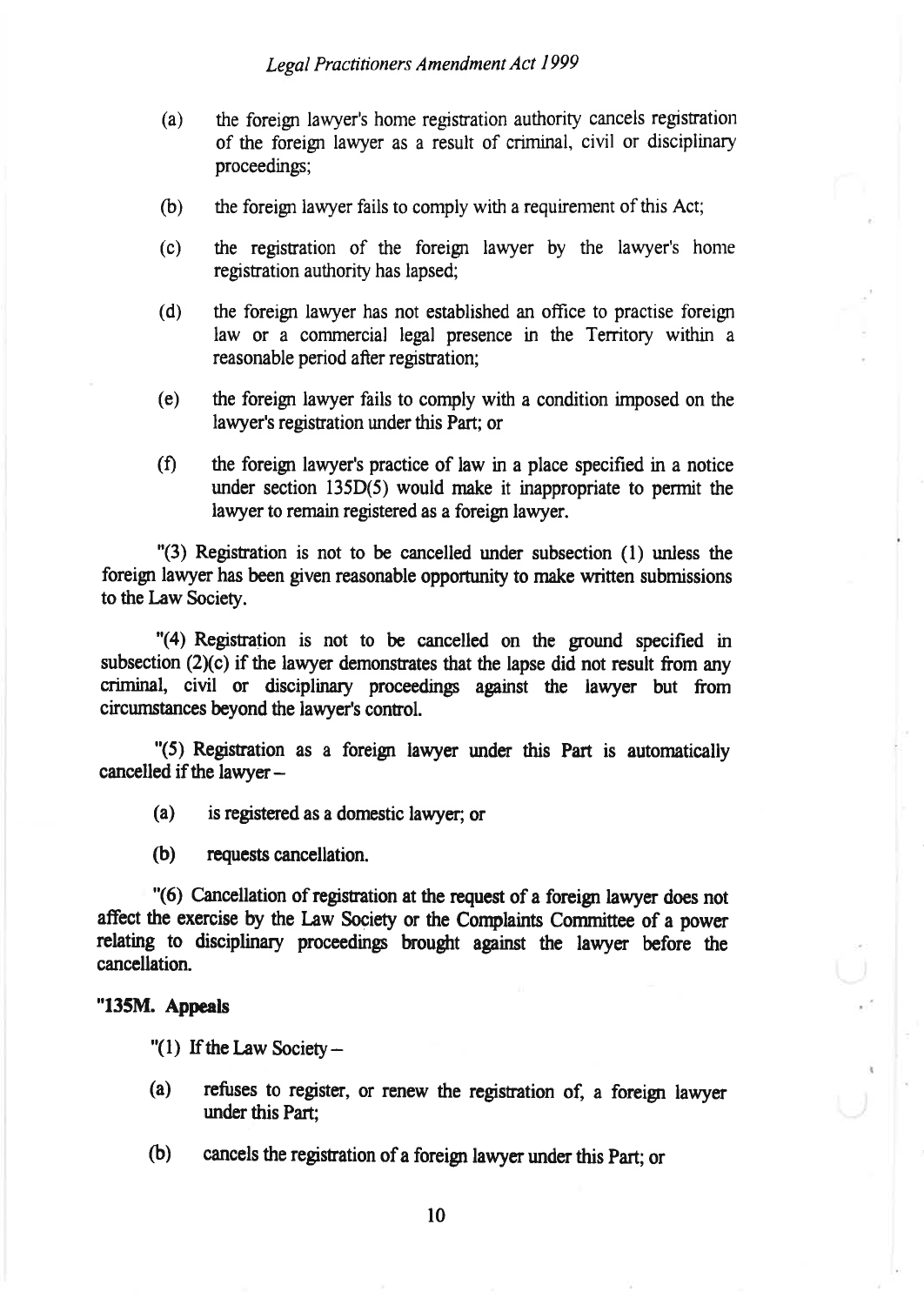$(c)$ takes any disciplinary action against a foreign lawyer under this Part.

the foreign lawyer may appeal to the Supreme Court.

"(2) The Supreme Court may make an order in relation to the refusal, cancellation or disciplinary action that might be made in relation to an appeal by  $-$ 

- an applicant for registration as a domestic lawyer who is refused  $(a)$ registration as a domestic lawyer under this Act;
- $(b)$ a domestic lawyer whose practising certificate is cancelled under this Act; or
- a domestic lawyer against whom disciplinary action has been taken  $(c)$ under this Act by the Law Society or the Complaints Committee.

# "Division 3 - Legal practice

# "135N. Scope of practice

"(1) A locally registered foreign lawyer may provide only the following legal services:

- $(a)$ doing any work, or transacting any business, in the Territory concerning the law of the place in which the lawyer is registered by the lawyer's home registration authority;
- $(b)$ legal services (including appearances) in relation to arbitration proceedings in the Territory of a kind prescribed by the Regulations;
- $(c)$ legal services (including appearances) in relation to proceedings before bodies other than courts, being proceedings in which the body concerned is not required to apply the rules of evidence and in which knowledge of the foreign law of the place referred to in paragraph (a) is essential:
- $(d)$ legal services in relation to conciliation, mediation and other forms of consensual dispute resolution in the Territory of a kind prescribed by the Regulations.

"(2) Nothing in this Part authorises a locally registered foreign lawyer to practise Australian law or to appear in a court (except on the lawyer's own behalf).

"(3) Despite subsection (2), a locally registered foreign lawyer may advise on the effect of an Australian law if the giving of advice on Australian law is necessarily incidental to the practice of foreign law and the advice is expressly based on the advice given on the Australian law by a domestic lawyer who is not an employee of the foreign lawyer.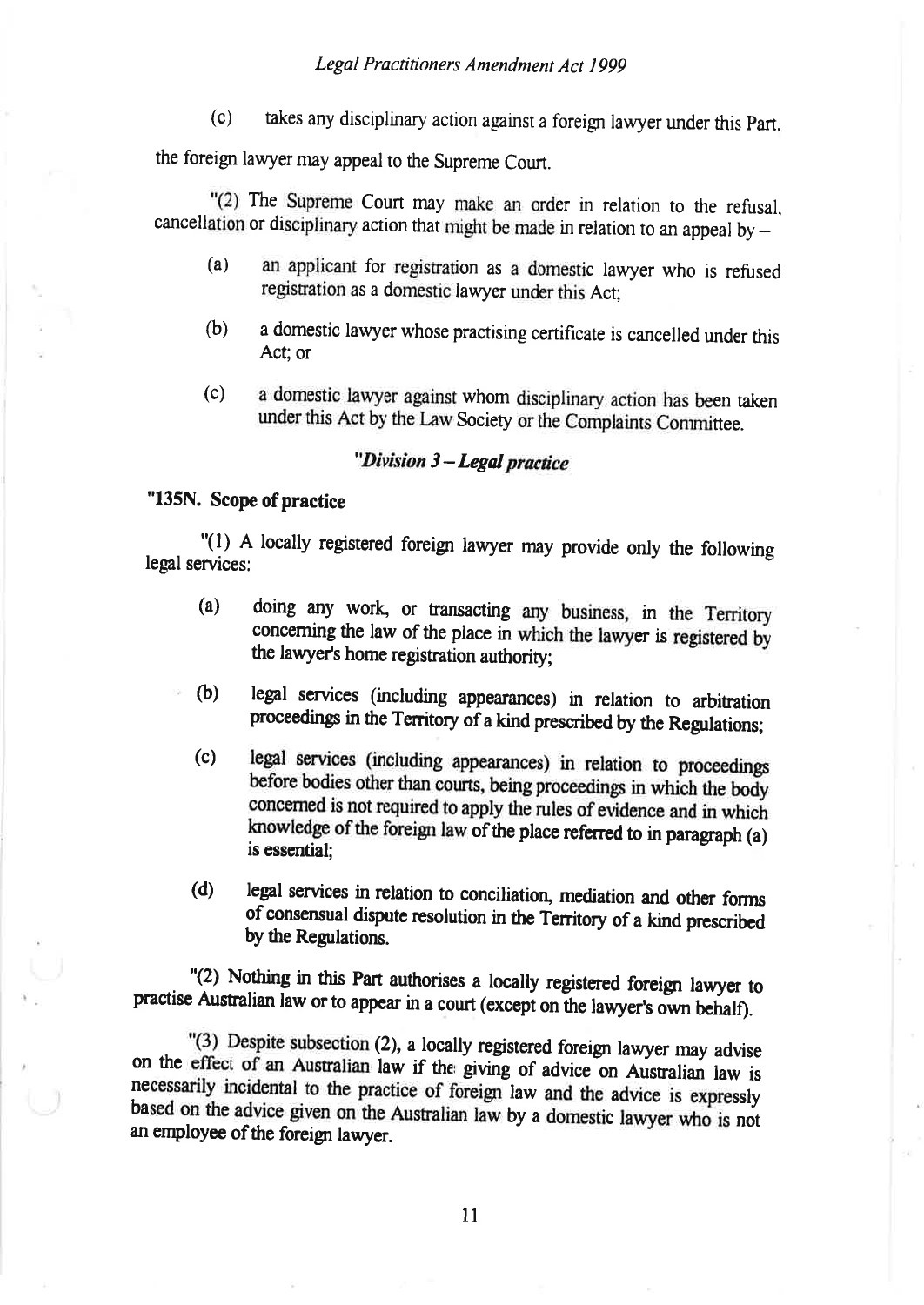#### "135P. Form of practice

- "(1) A locally registered foreign lawyer may practise  $-$
- (a) as a foreign lawyer on the lawyer's own account;
- (b) in parurership with other locally registered foreign lawyers or with domestic lawyers or both; or
- (c) as a member of an incorporated legal practice that is permitted by a law of the Territory.

"(2) An affiliation refened to in subsection (l) does not entitle the locally registered foreign lawyer to practise domestic law in the Territory.

#### "135Q. Application of professional ethical and practice standards

"A locally registered foreign lawyer must not engage in any conduct in practising foreign law that would, if the conduct were engaged in by a domestic lawyer in practising Australian law in the Territory, constitute professional misconduct within the meaning of section 45.

#### "135R Offences and disciplinary action

 $''(1)$  A locally registered foreign lawyer who contravenes or fails to comply with a provision of this Part, other than section 135C or 135W, is not to be taken to have committed an offence against the provision.

"(2) Subject to subsection (3), Part VI applies to and in relation to a locally registered foreign lawyer who is alleged to have contravened section 135O as if the registered foreign lawyer were a domestic lawyer who has engaged in or is alleged to have engaged in professional misconduct within the meaning of section 45.

"(3) In determining the action, if any, to be taken under Part VI in relation to a foreign lawyer who has contravened section 135Q, regard is to be had to whether the conduct of the lawyer was consistent with the standards of professional conduct of the legal profession in the place outside Australia in which the lawyer is registered by the home registration authority.

"(4) The Regulations may exempt a foreign lawyer or class of foreign lawyers from the application of a provision of part VI.

# "135S. Letterhead and other identifying documents

 $"(1)$  A locally registered foreign lawyer may describe himself or herself and a law firm with which the foreign lawyer is associated in any of the ways designated in section 135T.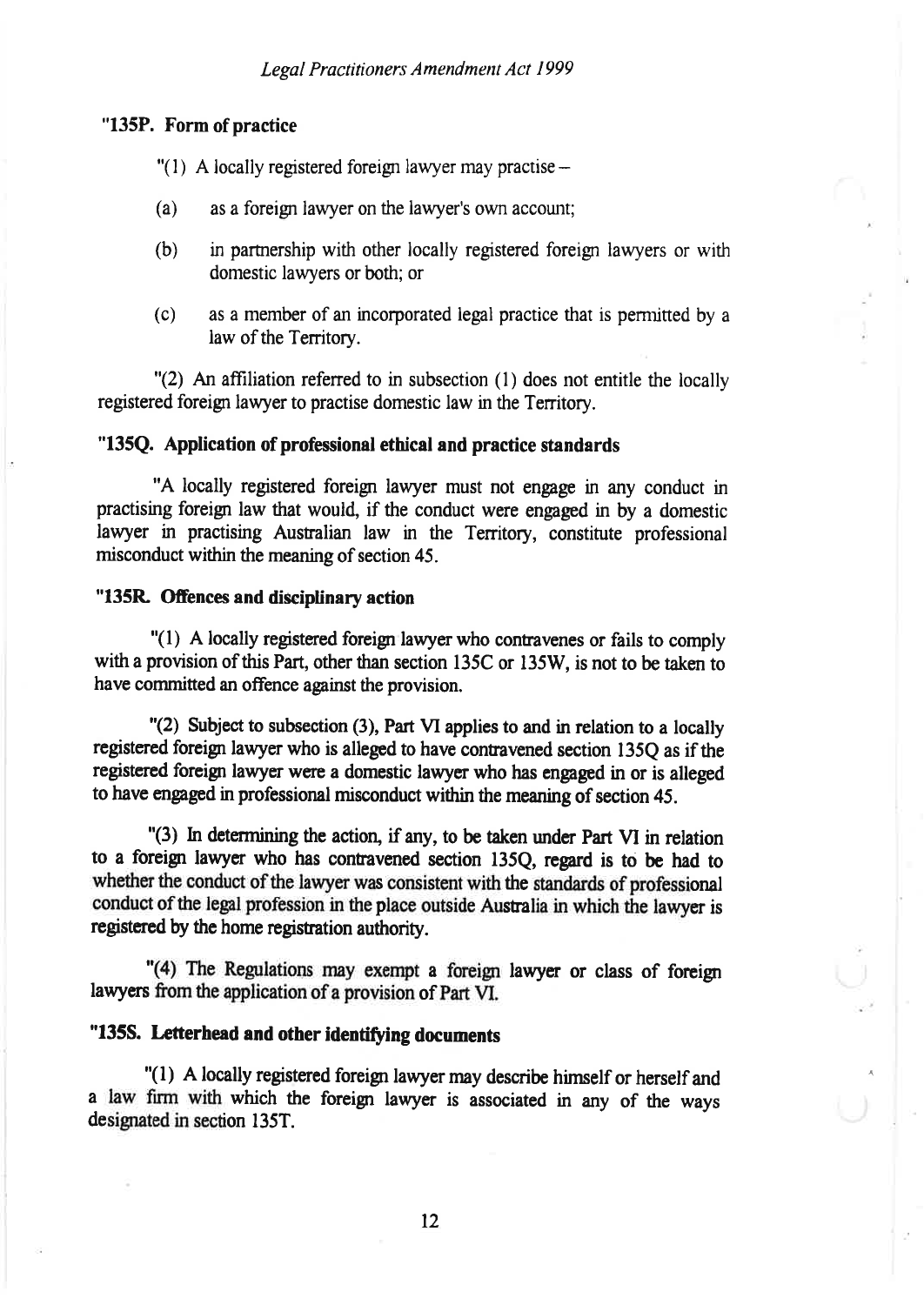"(2) A locally registered foreigr lawyer must indicate on the lawyer's letterhead and any other document used when practising foreign law in the Territory to identify the lawyer as a lawyer the fact that the lawyer is a locally registered foreign lawyer.

"(3) A locally registered foreigr lawyer may (but need not) indicate all States or Territories in which the lawyer (and any of the lawyer's partners) are registered as foreign lawyers on a document referred to in this section.

"(4) A locally registered foreign lawyer may (but need not) indicate all places outside Ausralia in which the lawyer is registered to practise law on <sup>a</sup> document refened to in this section.

#### "135T. Designation

U

"(l) 4 locally registered foreign lawyer rnay use any of the following designations:

- (a) the lawyer's own name;
- (b) the title the lawyer is authorised by law to use in the place outside Australia in which the lawyer is registered by the home registration authority;
- (c) subject to subsection (2), the name of any law firm outside Austalia with which the lawyer is affiliated (whether as a partner or othenvise);
- (d) if the foreign lawyer is a member of a law firm in Australia that includes both locally registened foreigr lawyers and domestic lawyers  $-$  a description of the firm that includes reference to both domestic lawyers and registered foreign lawyers.

.<br>مه: "Q) A locally registered foreign lawyer who is a parher of a law firm outside Australia may use the name of the firm in practising, or in connection with the practice of, foreign law in the Territory only if-

- (a) the lawyer indicates on the lawyer's letterhead and any other document used in the Territory to identify the lawyer as a lawyer that the law firm practises only foreign law in the Territory;
- (b) the lawyer has provided the Law Society with a copy of the partnership agreement or other acceptable evidence that the lawyer is a partner of the law firm; and
- (c) use of the name complies with all requirements of the law of the Territory concerning use of business names and will not lead to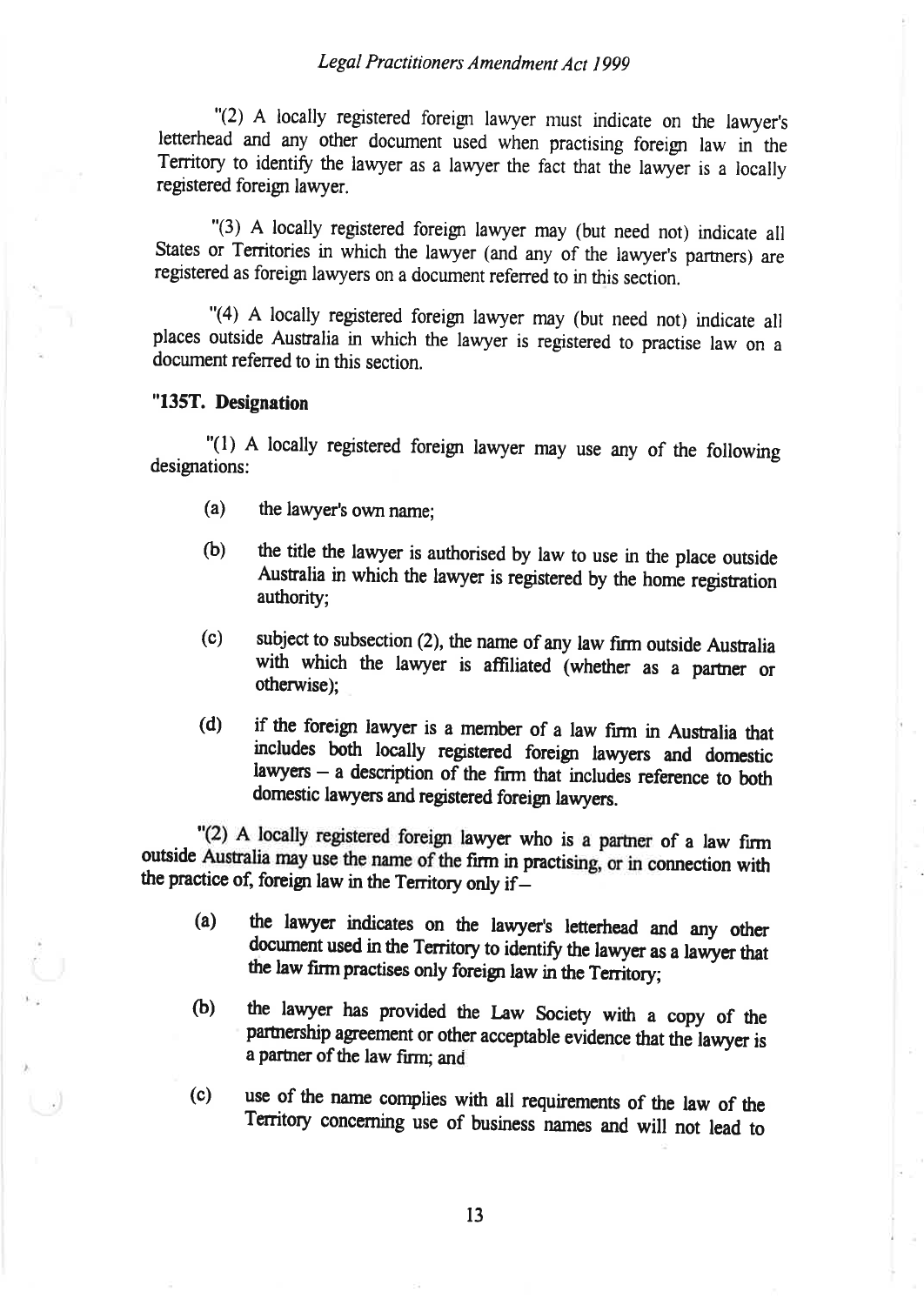confusion with the name of an existing domestic or foreign law fìrm in the Territory.

"(3) A locally registered foreign lawyer who is a partner of a law firm may use the name of a firn in accordance with this section whether or not other parmers in the firm are locally registered foreign lawyers.

#### "135U. Advertising

"(l) A locally registered foreign lawyer must comply with all advertising restrictions imposed -

- (a) by the Law Society on the practice of law by a domestic lawyer; and
- (b) by law on the practice of law by a domestic lawyer that are relevant to the practice of foreign law in the Territory.

"(2) Without limiting subsection (l), a locally registered foreign lawyer must not advertise, or use a description on the lawyer's letterhead or another document used in the Territory to identify the lawyer as a lawyer, in a way  $-$ 

- (a) that might reasonably be regarded as  $-$ 
	- (i) false, misleading or deceptive; or
	- (ii) suggesting that the locally registered foreign lawyer is a domestic lawyer; or
- (b) that contavenes a requirement of the Regulations.

#### "135V. Employment of domestic lawyers by foreign lawyers

"(1) A locally registered foreigr lawyer may employ one or morc domestic lawyers.

"(2) Employment of a domestic lawyer does not entitle a locally registered foreign lawyer to practise Australian law in the Territory.

"(3) A domestic lawyer enployed by a locally registered foreign lawyer rnay practise foreign law but must not provide advice on Austalian law to, or for use by, the foreign lawyer or otherwise practise Australian law in the Territory in the course of that employment.

"(4) Subsection (3) does not apply to a domestic lawyer employed by <sup>a</sup> law firm if $-$ 

(a) a partner of the firm is a locally registered foreign lawyer; and

(b) one or more parmers of the fìrm is a domestic lawyer.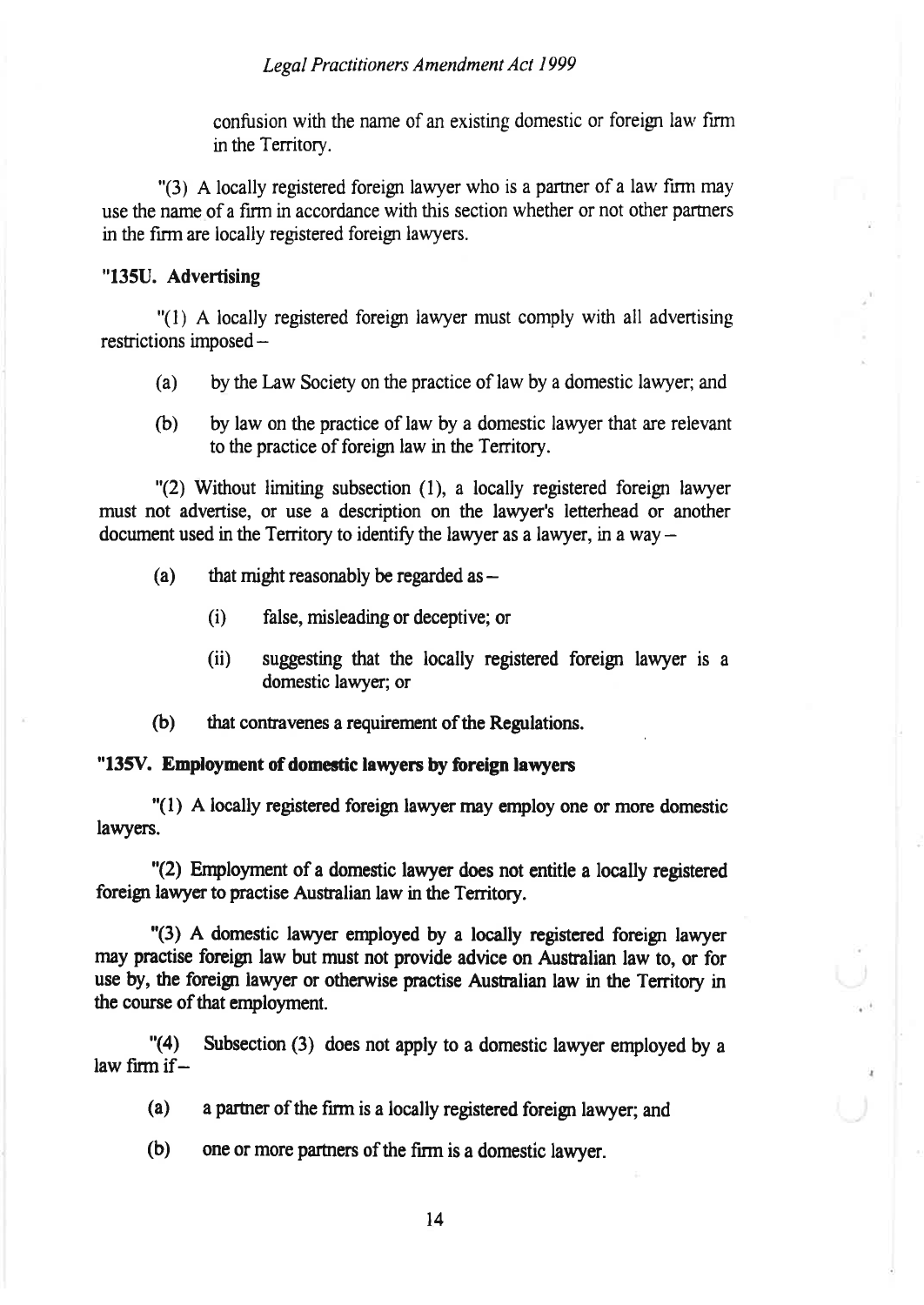"(5) A period of employment by a locally registered foreign lawyer may not be used by a domestic lawyer to satisfy a requirement under this Act for the completion of a period of supervised practice by him or her before being admitted as a legal practitioner or granted a practising certificate.

## "135W. Indemnity insurance

"(1) A locally registered foreign lawyer who practises foreign law in the Territory must have professional indemnity insurance that is equivalent to the coverage required by or under this Act to be maintained by domestic lawyers.

"(2) The penalty payable for an offence against subsection (1) is the pertalty prescribed for breach of a requirement of the Regulations that a domestic lawyer take out and maintain professional indemnity insurance.

# "135X. Trust accounts and Fidelity Fund contributions

"(1) Part VII applies to and in relation to a locally registered foreign lawyer who receives money on behalf of another person in the course of practising as a foreign lawyer in the Territory as if he or she were a domestic lawyer practising law in the Territory.

"(2) In Part VII as applied by subsection  $(1)$ , a reference to money is not limited to a reference to money in the Territory.

"(3) Parts VIII and IX apply to and in relation to a locally registered foreign lawyer as if he or she were a domestic lawyer practising law in the Territory.

"(4) Section 138 applies to and in relation to a locally registered foreign lawyer who maintains or has maintained a trust account as if he or she were a domestic lawyer practising law in the Territory.".

#### 8. **General offences**

Section 138A of the Principal Act is amended -

- by omitting "A person" and substituting "Subject to section 135R(1), a  $(a)$ person"; and
- by omitting "\$2,000" and substituting "50 penalty units".  $(b)$

#### 9. **Regulations**

Section 141 of the Principal Act is amended by inserting before paragraph (d) the following:

prescribing penalties, not exceeding 100 penalty units in the case of " $(c)$ an individual and not exceeding 500 penalty units in the case of a body corporate; and".